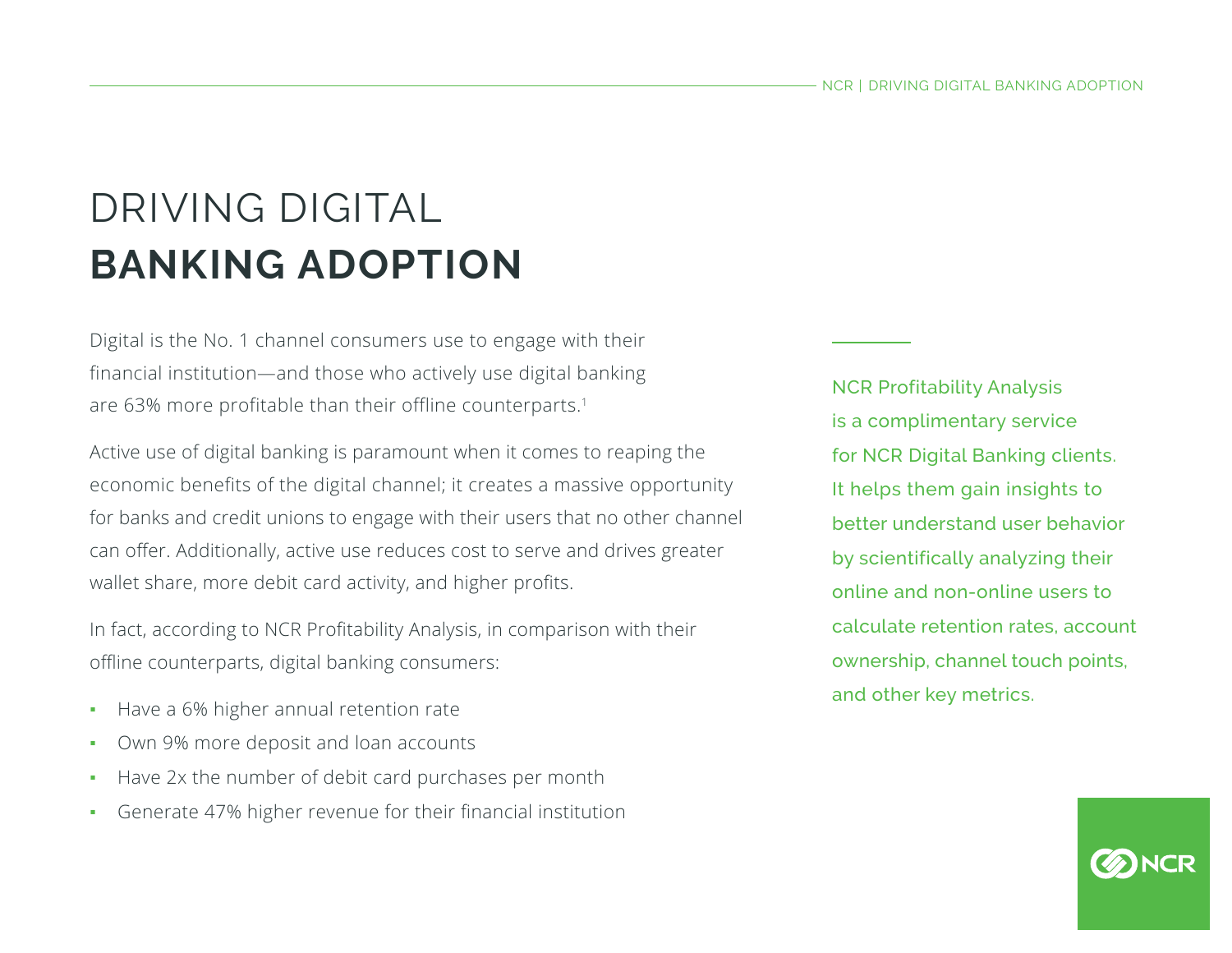## ADOPTION **CHECKLIST**

Are you looking for ways to increase digital banking adoption but not sure where to start? Begin by reviewing the following checklist of key adoption tactics and practices—and assess which ones your financial institution is leveraging to drive adoption and active use of digital banking.

#### **DIGITAL** CHANNELS  $\blacktriangleright$

|              | $Y - N$ | <b>Website</b> $\Box$ $\Box$ Are you using your website to promote awareness of digital banking?                                                |
|--------------|---------|-------------------------------------------------------------------------------------------------------------------------------------------------|
|              |         | <b>Dedicated Solution Page</b> $\Box$ $\Box$ Do you have a page on your website that communicates the benefits of online and mobile banking?    |
|              |         | <b>Educational Materials</b> $\Box$ Have you posted "how to" guides, FAQs, and/or videos for digital banking capabilities on your website?      |
|              |         | <b>Online Banking</b> $\Box$ $\Box$ Are you leveraging ad and messaging space to communicate new features and promote your app?                 |
|              |         | <b>Mobile Navigation</b> $\Box$ $\Box$ Do you call attention to new features in your mobile navigation with custom icons and text?              |
|              |         | <b>Email Communications</b> $\Box$ $\Box$ Do you send regular emails to segments of your users to promote digital banking or specific features? |
|              |         | App Store Reviews $\Box$ $\Box$ Do you ask your satisfied users (including staff) to rate your mobile app or submit reviews?                    |
| Social Media |         | $\Box$ Do you promote digital banking, new features, or educational materials on Facebook or Twitter?                                           |